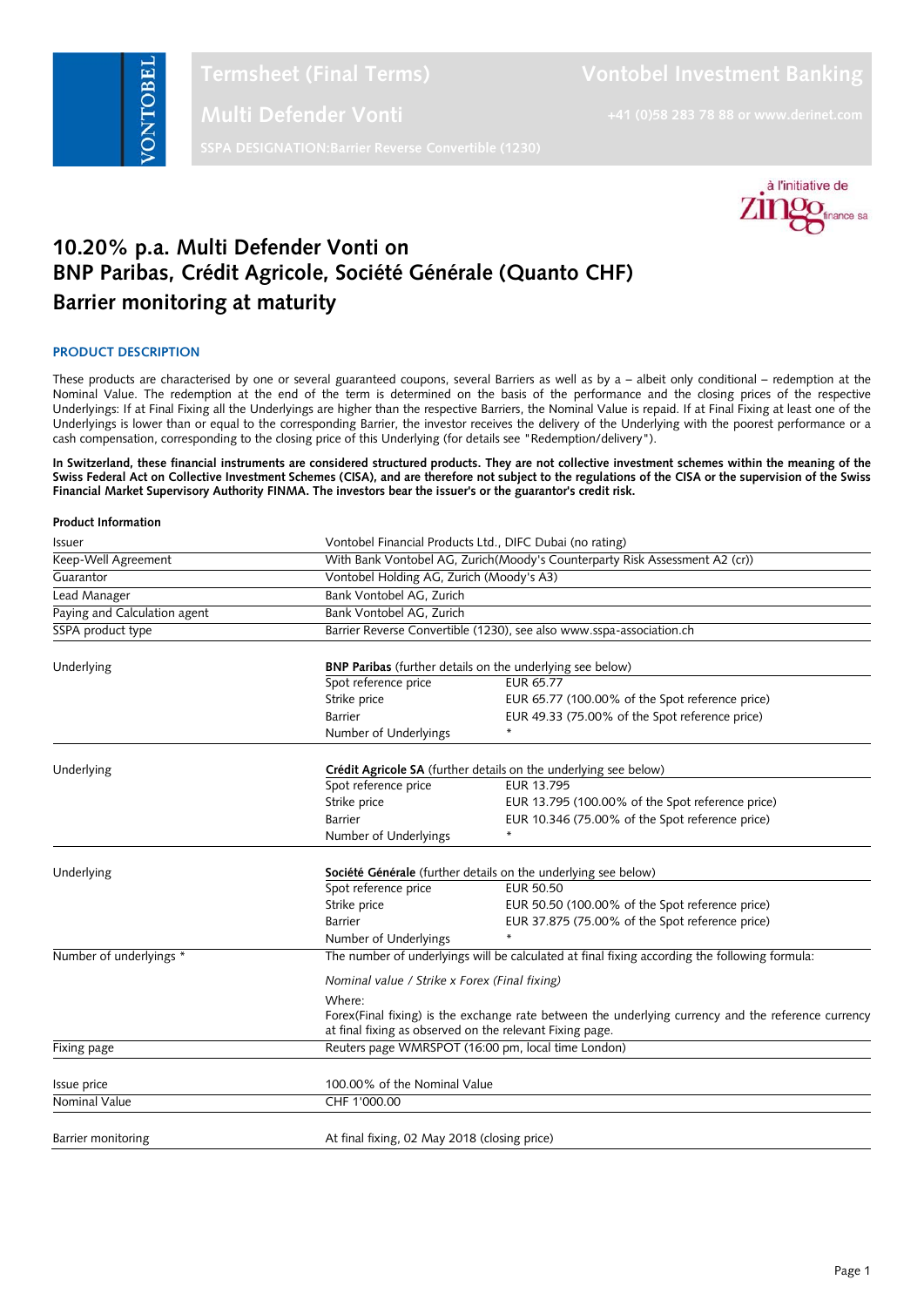**Vontobel Investment Banking**

| Coupon                                       | 10.2000% p.a. (payments according to "Coupon payment")                                             |         |                                                                                                                                                                                                                                                                                                                                                                                                                                                                                                                                                                                                                                                                                                               |                              |  |
|----------------------------------------------|----------------------------------------------------------------------------------------------------|---------|---------------------------------------------------------------------------------------------------------------------------------------------------------------------------------------------------------------------------------------------------------------------------------------------------------------------------------------------------------------------------------------------------------------------------------------------------------------------------------------------------------------------------------------------------------------------------------------------------------------------------------------------------------------------------------------------------------------|------------------------------|--|
| Coupon payment                               | Semi-Annual, 30/360 (number of days: 360)                                                          |         |                                                                                                                                                                                                                                                                                                                                                                                                                                                                                                                                                                                                                                                                                                               |                              |  |
|                                              | Coupon payment dates Coupon<br>09 November 2017                                                    | 5.1000% | Interest component<br>0.0000%                                                                                                                                                                                                                                                                                                                                                                                                                                                                                                                                                                                                                                                                                 | Premium component<br>5.1000% |  |
|                                              | 09 May 2018                                                                                        | 5.1000% | 0.0000%                                                                                                                                                                                                                                                                                                                                                                                                                                                                                                                                                                                                                                                                                                       | 5.1000%                      |  |
|                                              |                                                                                                    |         |                                                                                                                                                                                                                                                                                                                                                                                                                                                                                                                                                                                                                                                                                                               |                              |  |
| Initial Fixing<br>Payment date               | 02 May 2017; Closing prices on the reference stock exchanges<br>09 May 2017                        |         |                                                                                                                                                                                                                                                                                                                                                                                                                                                                                                                                                                                                                                                                                                               |                              |  |
| Last trading day                             | 02 May 2018 (12:00 PM, local time Zurich)                                                          |         |                                                                                                                                                                                                                                                                                                                                                                                                                                                                                                                                                                                                                                                                                                               |                              |  |
| <b>Final Fixing</b>                          | 02 May 2018; Closing price on the reference stock exchange                                         |         |                                                                                                                                                                                                                                                                                                                                                                                                                                                                                                                                                                                                                                                                                                               |                              |  |
| Repayment date                               | 09 May 2018                                                                                        |         |                                                                                                                                                                                                                                                                                                                                                                                                                                                                                                                                                                                                                                                                                                               |                              |  |
|                                              |                                                                                                    |         |                                                                                                                                                                                                                                                                                                                                                                                                                                                                                                                                                                                                                                                                                                               |                              |  |
| Reference Currency                           | CHF; issue, trading and redemption are in the Reference Currency                                   |         |                                                                                                                                                                                                                                                                                                                                                                                                                                                                                                                                                                                                                                                                                                               |                              |  |
| Currency-hedged                              |                                                                                                    |         | Yes (Quanto CHF)In case of a physical delivery, the number of securities to be delivered will be<br>defined based on the exchange rate between underlying currency and the reference currency at final<br>fixing (for details see "Number of Underlyings" resp. "Redemption/Delivery").                                                                                                                                                                                                                                                                                                                                                                                                                       |                              |  |
| ISIN / Security Number / Symbol              | CH0363067197 / 36306719 / RMBDTV                                                                   |         |                                                                                                                                                                                                                                                                                                                                                                                                                                                                                                                                                                                                                                                                                                               |                              |  |
| Redemption/delivery                          |                                                                                                    |         | 1. If at Final Fixing all closing prices of the Underlyings are higher than the corresponding<br>barrier, the Nominal Value is repaid. In addition, the coupon is paid out at repayment date.<br>2. If at Final Fixing the closing price of at least one Underlying is lower than or equal to the<br>corresponding Barrier, the investor receives a physical delivery of the indicated Number of<br>the Underlying with the poorest performance; fractions are not accumulated and are paid<br>out in cash. In addition, the coupon is paid out at repayment date.                                                                                                                                            |                              |  |
| <b>Further Information</b>                   |                                                                                                    |         |                                                                                                                                                                                                                                                                                                                                                                                                                                                                                                                                                                                                                                                                                                               |                              |  |
| Issue size                                   | CHF 25'000'000, with the option to increase                                                        |         |                                                                                                                                                                                                                                                                                                                                                                                                                                                                                                                                                                                                                                                                                                               |                              |  |
| Title                                        | No certificates, no printing of bonds.                                                             |         | The structured products are issued in the form of non-certificated book-entry securities of the issuer.                                                                                                                                                                                                                                                                                                                                                                                                                                                                                                                                                                                                       |                              |  |
| Depository                                   | SIX SIS AG                                                                                         |         |                                                                                                                                                                                                                                                                                                                                                                                                                                                                                                                                                                                                                                                                                                               |                              |  |
| Clearing / Settlement                        | SIX SIS AG, Euroclear Brussels, Clearstream (Luxembourg)                                           |         |                                                                                                                                                                                                                                                                                                                                                                                                                                                                                                                                                                                                                                                                                                               |                              |  |
| Applicable Law / Jurisdiction                | Swiss law / Zurich 1, Switzerland                                                                  |         |                                                                                                                                                                                                                                                                                                                                                                                                                                                                                                                                                                                                                                                                                                               |                              |  |
| Publication of notifications and adjustments |                                                                                                    |         | All notifications to investors concerning the products and adjustments to the product terms (e.g. due<br>to corporate actions) are published under the "Product history" of the respective product at<br>www.derinet.com. In the case of products listed at SIX Swiss Exchange notifications are published at<br>www.six-swiss-exchange.com in accordance with applicable rules, too.                                                                                                                                                                                                                                                                                                                         |                              |  |
| Early termination                            | specified in detail in the issuance programme).                                                    |         | Only for fiscal or other extraordinary reasons, as well as in case of no outstanding positions (as                                                                                                                                                                                                                                                                                                                                                                                                                                                                                                                                                                                                            |                              |  |
| Secondary market trading                     | are available at www.derinet.com.                                                                  |         | Throughout the entire term a secondary trading is conducted. Indicative daily prices of this product                                                                                                                                                                                                                                                                                                                                                                                                                                                                                                                                                                                                          |                              |  |
| Price setting                                |                                                                                                    |         | Secondary market price quotations are "clean", that is, accumulated interest is not included.                                                                                                                                                                                                                                                                                                                                                                                                                                                                                                                                                                                                                 |                              |  |
| Listing                                      | Will be applied for in the main segment at the SIX Swiss Exchange.                                 |         |                                                                                                                                                                                                                                                                                                                                                                                                                                                                                                                                                                                                                                                                                                               |                              |  |
| Minimum investment                           | CHF 1'000.00 nominal value                                                                         |         |                                                                                                                                                                                                                                                                                                                                                                                                                                                                                                                                                                                                                                                                                                               |                              |  |
| Minimum trading lot                          | CHF 1'000.00 nominal value                                                                         |         |                                                                                                                                                                                                                                                                                                                                                                                                                                                                                                                                                                                                                                                                                                               |                              |  |
| Figures for fees and charges                 | Expense Ratio (TER) of 1.33%.<br>Distribution charges up to 1.00% are included in this TER figure. |         | Vontobel estimates the Issuer Estimated Value (IEV) of this product at 98.67%, which gives a Total                                                                                                                                                                                                                                                                                                                                                                                                                                                                                                                                                                                                            |                              |  |
| Supervision                                  |                                                                                                    |         | Bank Vontobel AG is authorised as a bank and securities dealer in Switzerland and is subject to<br>prudential supervision by the Federal Financial Markets Regulator (FINMA), while Vontobel Holding<br>AG and Vontobel Financial Products Ltd. as group member companies are subject to complementary,<br>consolidated group supervision by the FINMA. Vontobel Financial Products Ltd. is registered in the<br>register of the Dubai International Finance Centre as a non-regulated company. Neither Vontobel<br>Financial Products Ltd. nor Vontobel Holding AG are financial intermediaries subject to prudential<br>supervision within the meaning of art. 5 para.1 subpara. a ciph. 1.-4. of the CISA. |                              |  |
| Tax treatment in Switzerland                 |                                                                                                    |         |                                                                                                                                                                                                                                                                                                                                                                                                                                                                                                                                                                                                                                                                                                               |                              |  |
| Swiss Income Tax                             | principle).                                                                                        |         | This product does not qualify for predominantly one-off interest payments (Non-IUP). The coupons<br>consist of two components: the premium component, which in Switzerland qualifies as a tax-free<br>capital gain, and the interest component, which in Switzerland is subject to direct federal tax (maturity                                                                                                                                                                                                                                                                                                                                                                                               |                              |  |
| Swiss Withholding Tax                        | No Swiss withholding tax                                                                           |         |                                                                                                                                                                                                                                                                                                                                                                                                                                                                                                                                                                                                                                                                                                               |                              |  |
| Issuance Stamp Tax                           | No Swiss stamp duty at issuance                                                                    |         |                                                                                                                                                                                                                                                                                                                                                                                                                                                                                                                                                                                                                                                                                                               |                              |  |
| Swiss turnover tax                           | stipulated, the swiss turnover tax may, however, be imposed.                                       |         | Secondary market transactions are not subject to the swiss turnover tax. If delivery of the underlying is                                                                                                                                                                                                                                                                                                                                                                                                                                                                                                                                                                                                     |                              |  |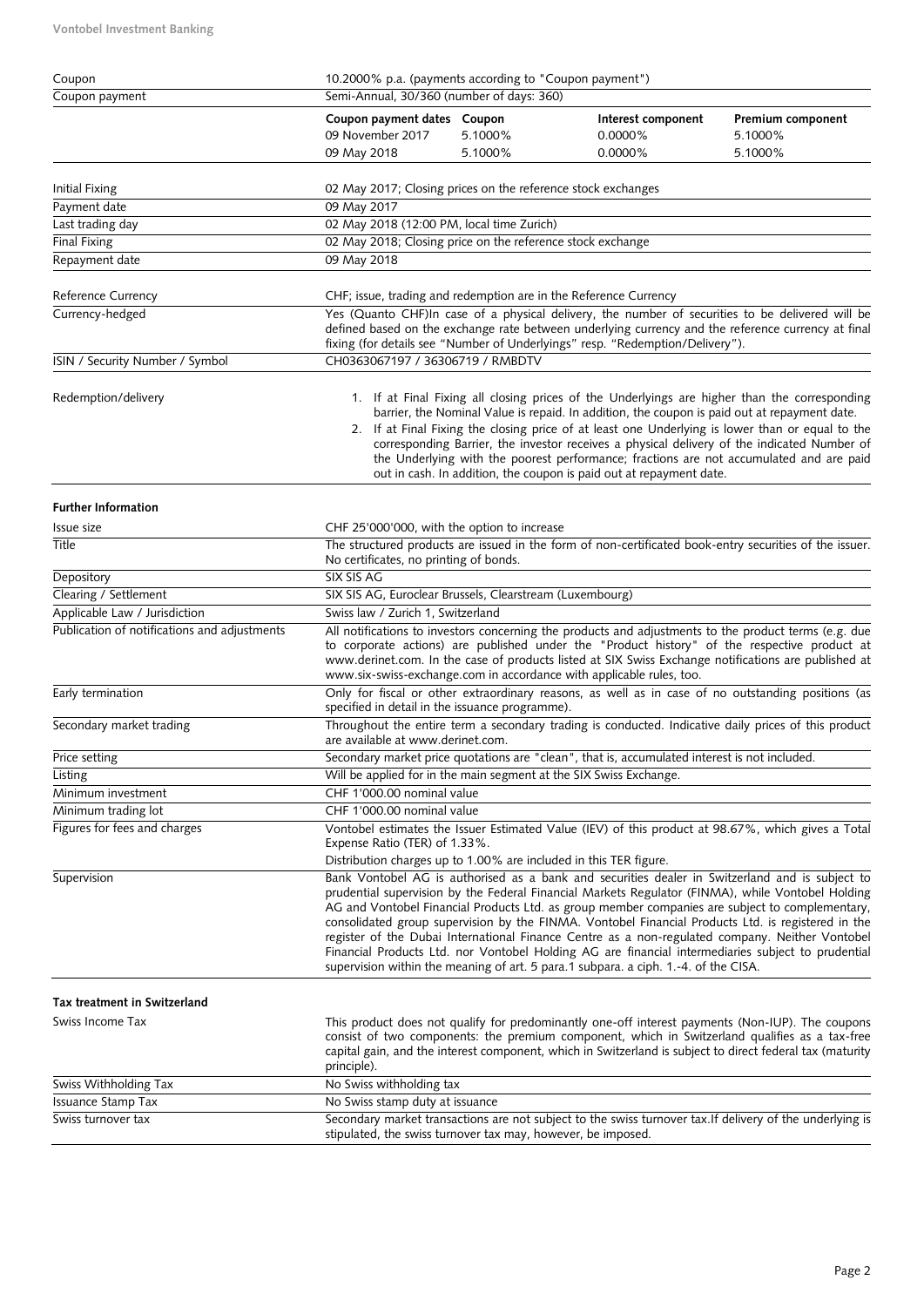| Transactions and payments relating to this product may be subject to further (foreign) transaction<br>taxes, duties and/or withholding taxes, in particular a withholding tax pursuant to the Section 871(m)<br>of the US Internal Revenue Code. All payments from this product will occur with any applicable taxes<br>and duties deducted. |
|----------------------------------------------------------------------------------------------------------------------------------------------------------------------------------------------------------------------------------------------------------------------------------------------------------------------------------------------|
| If delivery of the underlying is stipulated, foreign taxes and duties have to be assumed by the<br>investors.                                                                                                                                                                                                                                |
| The taxation mentioned is a non-binding and non-exhaustive summary of the applicable treatment of<br>Swiss-domiciled private investors for tax purposes.                                                                                                                                                                                     |
| The investor's specific circumstances, however, are not taken into account. We point out that Swiss<br>and/or foreign tax law or the authoritative practice of Swiss and/or foreign tax authorities can change<br>at any time or specify further tax or charge liabilities (possibly even with retrospective effect).                        |
| Potential investors should have the tax effects of the purchase, holding, sale or repayment of this<br>product examined by their own tax adviser - especially with respect to the effects of taxation under<br>another jurisdiction.                                                                                                         |
|                                                                                                                                                                                                                                                                                                                                              |

### **Description of the underlying**

| <b>BNP Paribas</b> | Name and type:                        | <b>BNP Paribas, Bearer Share</b>                                                         |
|--------------------|---------------------------------------|------------------------------------------------------------------------------------------|
|                    | Company and place of<br>registration: | BNP Paribas, 3 rue d'Antin, F-75002 Paris                                                |
|                    | Identification:                       | ISIN FR0000131104 / Bloomberg <bnp equity="" fp=""></bnp>                                |
|                    | Reference Exchange:                   | <b>Euronext Paris</b>                                                                    |
|                    | Futures exchange:                     | Eurex; the calculation agent can determine another futures<br>exchange at its discretion |
|                    | Performance:                          | Available at www.bloomberg.com (Symbol: BNP:FP)                                          |
|                    | Transferability:                      | According to the articles of incorporation of BNP Paribas                                |
|                    | Financial statements:                 | Available at www.bnpparibas.com                                                          |
| Crédit Agricole SA | Name and type:                        | Crédit Agricole SA, Bearer Share                                                         |
|                    | Company and place of<br>registration: | Crédit Agricole S.A., 91-93, Boulevard Pasteur, F-75710 Paris                            |
|                    | Identification:                       | ISIN FR0000045072 / Bloomberg <aca equity="" fp=""></aca>                                |
|                    | Reference Exchange:                   | <b>Euronext Paris</b>                                                                    |
|                    | Futures exchange:                     | Eurex; the calculation agent can determine another futures<br>exchange at its discretion |
|                    | Performance:                          | Available at www.bloomberg.com (Symbol: ACA:FP)                                          |
|                    | Transferability:                      | According to the articles of incorporation of Crédit Agricole                            |
|                    | Financial statements:                 | Available at www.credit-agricole-sa.fr                                                   |
| Société Générale   | Name and type:                        | Société Générale, Bearer Share                                                           |
|                    | Company and place of<br>registration: | Société Générale S.A., 29 Boulevard Haussmann, 75009 Paris,<br>France                    |
|                    | Identification:                       | ISIN FR0000130809 / Bloomberg <gle equity="" fp=""></gle>                                |
|                    | Reference Exchange:                   | <b>Euronext Paris</b>                                                                    |
|                    | Futures exchange:                     | Eurex; the calculation agent can determine another futures<br>exchange at its discretion |
|                    | Performance:                          | Available at www.bloomberg.com (Symbol: GLE:FP)                                          |
|                    | Transferability:                      | According to the articles of incorporation of Société Générale                           |
|                    | Financial statements:                 | Available at www.ir.socgen.com                                                           |

# **PROSPECTS OF PROFIT AND LOSSES**

Any possible gain results from the guaranteed fixed coupons. Nevertheless, there is an upper limit to the gain, as the maximum payment is the Nominal Value plus the coupons.

These products have only conditional repayment at the Nominal Value defined by the individual Barriers: If at least one of the Underlyings touches or breaches its Barrier during Barrier monitoring, the right of a guaranteed repayment at the Nominal Value ceases to apply immediately. Investors should be aware that this can happen at any time during relevant Barrier monitoring (period of time or point(s) of time). Accordingly, the risks are considerable; given upwardly limited chances of gains, they correspond largely to the risks of a direct investment in the Underlying with the poorest performance. At maturity, the lower the closing price of the Underlying with the poorest performance after falling below its Barrier, the greater the losses sustained. Apart from the coupon payments, in extreme cases, the maximum loss can lead to a loss of the capital invested.

Even if the performance of the Underlyings is positive and the Barriers are not touched, the price of the product during the term can be considerably below the Issue price. Potential investors should bear in mind that price changes to the Underlyings, as well as other influencing factors, may have a negative effect on the value of structured products.

# **Assumptions and limitations in preparing the market scenarios**

The following market scenarios should afford the investor a simplified way of making an assessment of the significant factors that influence the investment performance of the certificate. For a precise analysis of the profit and loss scenarios, reference must be made to the formulas and definitions set out in this termsheet, (e.g. for "reimbursement"), because these scenarios have been deliberately simplified in order to make them better understandable. With the exception of those certificates for which one of the following factors is defined as the underlying (e.g. a currency certificate or a certificate of interest), the impact of these risk factors will be excluded from the simplified presentation of the scenario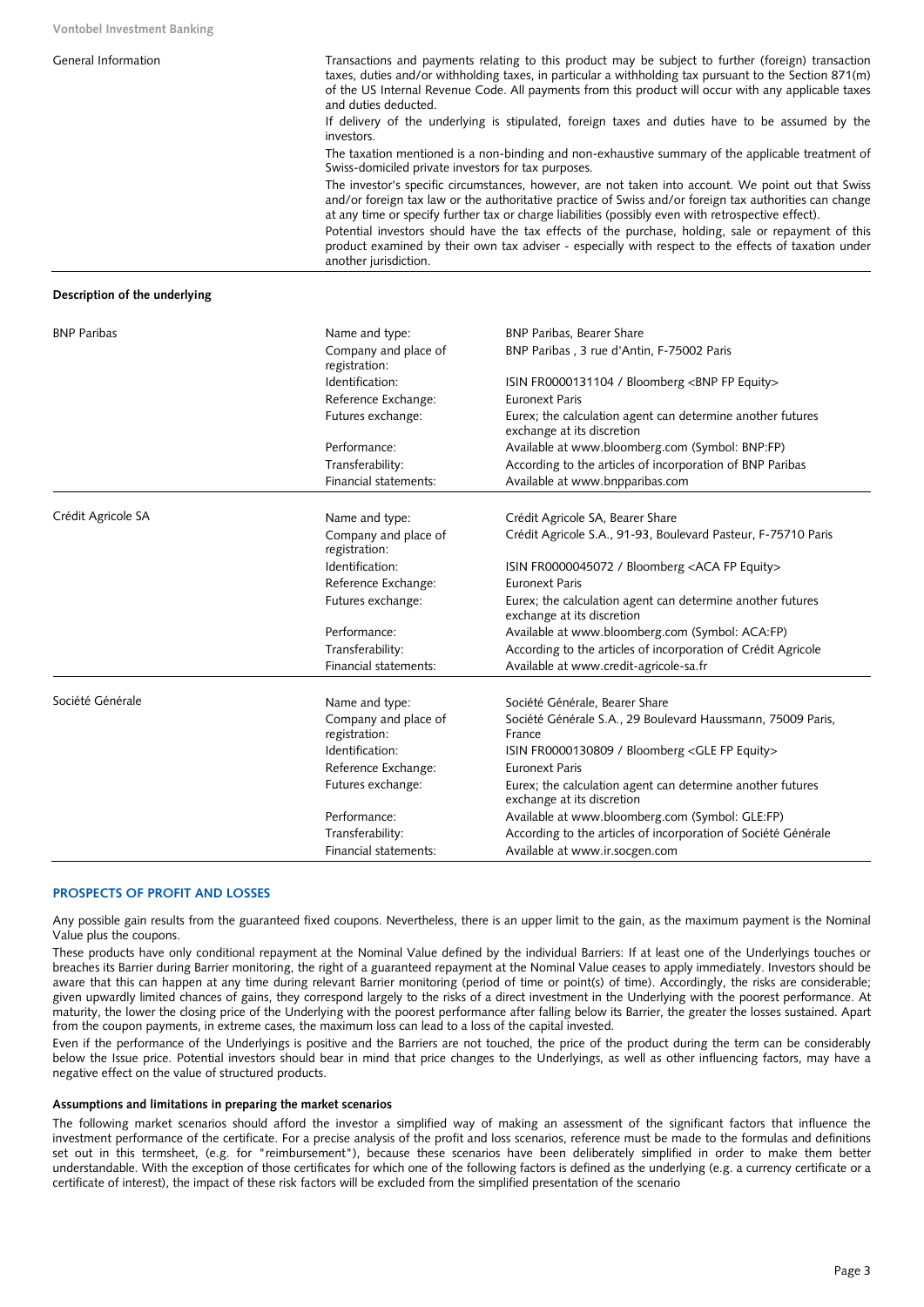- Foreign currency risks
- Interest rate risks
- Volatility risks
- Issuer risk
- Reference bond ("default or redemption event")
- Fees and costs both stemming from the certificate and for the acquisition and holding of the certificate

#### **Market scenarios**

Maximum gain: Cap at coupon Maximum loss: 100%

Positive scenario:

Indicative performance of the certificate: 0% to coupon

Necessary market performance of underlying:

- If the barrier is not reached, the performance corresponds to the coupon
- If the barrier was reached, but the price loss of the relevant underlying is smaller than the coupon multiplied by the strike price in %, then the

performance lies between 0% and the coupon

- Performance is limited to the coupon (Cap)

Break even:

Indicative performance of the certificate: 0%

Necessary market performance of underlying:

- Barrier reached

- Price loss of the relevant underlying corresponds to the coupon multiplied by the strike price in %

Negative scenario:

Indicative performance of the certificate: Loss of up to 100% possible Necessary market performance of underlying:

- Barrier reached

- The price loss of the relevant underlying is higher than the coupon multiplied by the strike price in %

# **SIGNIFICANT RISKS FOR INVESTORS**

#### **Currency risks**

If the underlying or underlyings is/are denominated in a currency other than the product's reference currency, investors should bear in mind that this may involve risks due to fluctuating exchange rates and that the risk of loss does not only depend on the performance of the underlying(s) but also on any unfavourable performance of the other currency or currencies. This does not apply for currency-hedged products (quanto structure).

#### **Market risks**

The general market performance of securities is dependent in particular on the development of the capital markets which, for their part, are influenced by the general global economic situation as well as by the economic and political framework conditions in the respective countries (so-called market risk). Changes to market prices such as interest rates, commodity prices or corresponding volatilities may have a negative effect on the valuation of the underlying(s) or the structured product. There is also the risk of market disruptions (such as trading or stock market interruptions or discontinuation of trading) or other unforeseeable occurrences concerning the respective underlyings and/or their stock exchanges or markets taking place during the term or upon maturity of the structured products. Such occurrences can have an effect on the time of redemption and/or on the value of the structured products.In the event of trading restrictions, sanctions and similar occurrences, the issuer is entitled, for the purpose of calculating the value of the structured product, to include at its own discretion the underlying instruments at their most recently traded price, at a fair value to be established at its sole discretion or indeed as worthless, and/or additionally to suspend pricing in the structured product or liquidate the structured product prematurely.

#### **Secondary market risks**

Under normal market conditions, the issuer or the lead manager intend to post bid- and ask-prices on a regular basis. However, neither the issuer nor the lead manager is under any obligation with respect to investors to provide such bid- and ask-prices for specific order or securities volumes, and there is no guarantee of a specific liquidity or of a specific spread (i.e. the difference between bid- and ask-prices), for which reason investors cannot rely on being able to purchase or sell the structured products on a specific date or at a specific price.

#### **Issuer risk**

The value of structured products may depend not only on the performance of the underlying(s), but also on the creditworthiness of the guarantor, which may change during the term of the structured product. The investor is exposed to the risk of default of the guarantor. For further information on the rating of Bank Vontobel AG or Vontobel Holding AG, please see the issuance programme.

#### **Restrictions on sales**

#### U.S.A., U.S. Subjects, UK, DIFC/Dubai

European Economic Area (EEA): Investors should note the selling restrictions: since neither this termsheet nor the issuance programme meets the requirements of the EU Prospectus Directive, the implementing regulations or the national transposing measures, this security may not be publicly offered for sale within the European Economic Area (EEA) until a corresponding prospectus has been drawn up and approved by the supervisory authority, unless: (a) this offer is aimed exclusively at qualified investors, (b) this offer is aimed at fewer than 150 investors in total in each state in the EEA, (c) the minimum investment amount per investor is EUR 100,000 or the securities have a minimum nominal value of EUR 100,000, or (d) the selling price of all the securities offered is less than EUR 100,000.

#### **Further risk information and selling restrictions**

Please also note the additional risk factors and selling restrictions set out in detail in the issuance programme.